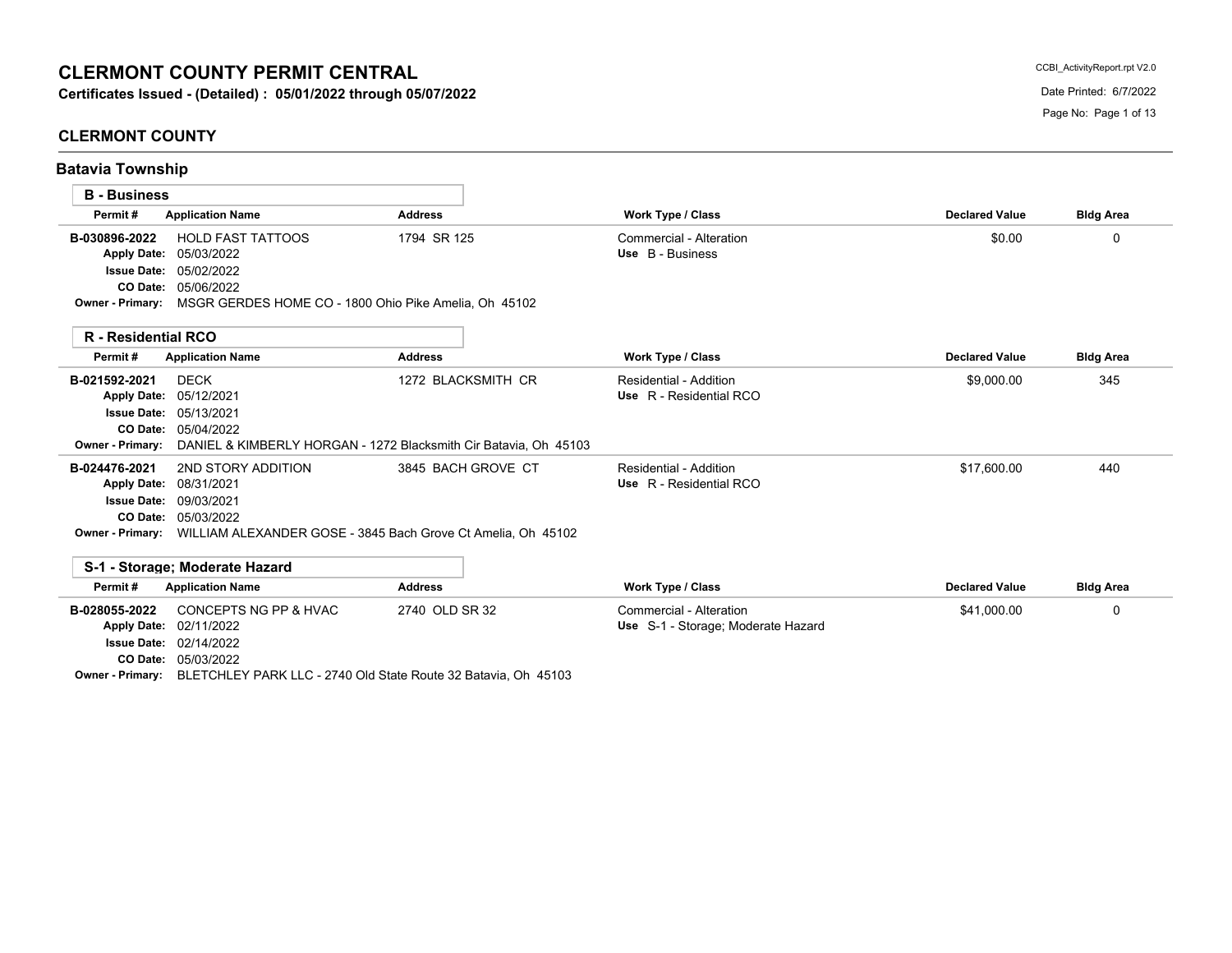## **SUMMARY FOR Batavia Township**

**PERMIT SUMMARY BY APPLICATION WORKTYPE IN THIS TOWNSHIP**

| Worktype                         | Issued | Value       | Worktype                        | Issued | Value  | Worktype                       | Issued        | Value       |
|----------------------------------|--------|-------------|---------------------------------|--------|--------|--------------------------------|---------------|-------------|
| Single-Family Residence (SFR)    |        | \$0.00      | Two-Family Residence (TFR)      |        | \$0.00 | Commercial New (COMNEW)        | 0             | \$0.00      |
| Residential Addition (RESADD)    |        | \$26,600.00 | Three-Family Residence (THFR)   |        | \$0.00 | Commercial Addition (COMADD)   | 0             | \$0.00      |
| Residential Alteration (RESALT)  |        | \$0.00      | Four-Family Residence (FFR)     |        | \$0.00 | Commercial Alteration (COMALT) | ົ<br><u>_</u> | \$41,000.00 |
| Res Accessory Structure (ACCSTR) | 0      | \$0.00      | Multi-Family Residence (MULTFR) |        | \$0.00 | All Other Project Types        |               | \$0.00      |
|                                  |        |             | Single-Family Unit (SFU)        |        | \$0.00 |                                |               |             |

### **NUMBER OF PERMITS ISSUED: 4**

**DECLARED VALUE: \$67,600.00**

# **Batavia Village**

| <b>R</b> - Residential RCO |                                                                  |                                                                           |                                       |                       |                  |
|----------------------------|------------------------------------------------------------------|---------------------------------------------------------------------------|---------------------------------------|-----------------------|------------------|
| Permit#                    | <b>Application Name</b>                                          | <b>Address</b>                                                            | Work Type / Class                     | <b>Declared Value</b> | <b>Bldg Area</b> |
| B-023267-2021              | <b>RYAN HOMES</b>                                                | 2432 VALLEYBROOK CT                                                       | Residential - Single Family Residence | \$167,461.00          | 3,287            |
| <b>Apply Date:</b>         | 07/16/2021                                                       |                                                                           | Use R - Residential RCO               |                       |                  |
| <b>Issue Date:</b>         | 07/21/2021                                                       |                                                                           |                                       |                       |                  |
| CO Date:                   | 05/05/2022                                                       |                                                                           |                                       |                       |                  |
| Owner - Primary:           | JOHN & JONI DELUCA - 2432 Valleybrook Ct Batavia, Oh 45103       |                                                                           |                                       |                       |                  |
| B-023277-2021              | <b>RYAN HOMES</b>                                                | 2424 VALLEYBROOK CT                                                       | Residential - Single Family Residence | \$197,998.00          | 4,130            |
| <b>Apply Date:</b>         | 07/16/2021                                                       |                                                                           | Use R - Residential RCO               |                       |                  |
| <b>Issue Date:</b>         | 07/21/2021                                                       |                                                                           |                                       |                       |                  |
| CO Date:                   | 05/05/2022                                                       |                                                                           |                                       |                       |                  |
| Owner - Primary:           | DAKOTA & JESSICA MCCARTY - 2424 Valleybrook Ct Batavia, Oh 45103 |                                                                           |                                       |                       |                  |
| B-023278-2021              | <b>RYAN HOMES</b>                                                | 2324 BRIDGEWATER DR                                                       | Residential - Single Family Residence | \$225,859.00          | 4,524            |
| <b>Apply Date:</b>         | 07/16/2021                                                       |                                                                           | Use R - Residential RCO               |                       |                  |
| <b>Issue Date:</b>         | 07/21/2021                                                       |                                                                           |                                       |                       |                  |
| <b>CO Date:</b>            | 05/05/2022                                                       |                                                                           |                                       |                       |                  |
| Owner - Primary:           |                                                                  | CHHUYLIN BUTCHER & JOSHUA STATEN - 232\$ Bridgewater Dr Batavia, Oh 45103 |                                       |                       |                  |
| B-024089-2021              | <b>RYAN HOMES</b>                                                | 2426 WINDRIDGE CT                                                         | Residential - Single Family Residence | \$167,316.00          | 3,281            |
| <b>Apply Date:</b>         | 08/16/2021                                                       |                                                                           | Use R - Residential RCO               |                       |                  |
| <b>Issue Date:</b>         | 08/18/2021                                                       |                                                                           |                                       |                       |                  |
| CO Date:                   | 05/05/2022                                                       |                                                                           |                                       |                       |                  |
| Owner - Primary:           | CHRISTOPHER & NANCI BAUER - 2426 Windridge Ct Batavia, Oh 45103  |                                                                           |                                       |                       |                  |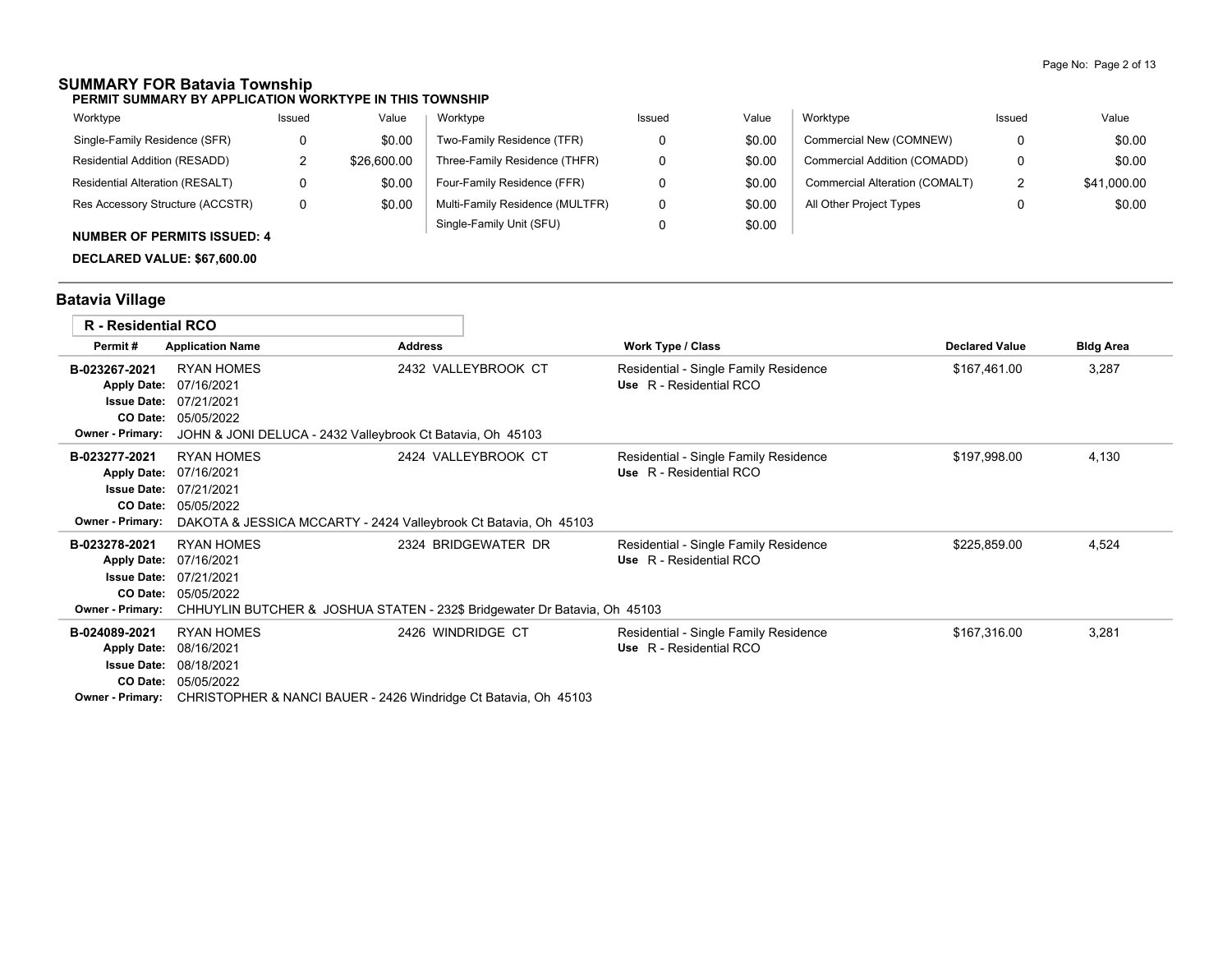# **SUMMARY FOR Batavia Village**

**PERMIT SUMMARY BY APPLICATION WORKTYPE IN THIS TOWNSHIP**

| Worktype                                                                                                                                                                                                                                                                                                                                                                                                                                                   | Issued | Value        | Worktype                        | Issued | Value  | Worktype                       | Issued | Value  |
|------------------------------------------------------------------------------------------------------------------------------------------------------------------------------------------------------------------------------------------------------------------------------------------------------------------------------------------------------------------------------------------------------------------------------------------------------------|--------|--------------|---------------------------------|--------|--------|--------------------------------|--------|--------|
| Single-Family Residence (SFR)                                                                                                                                                                                                                                                                                                                                                                                                                              |        | \$758.634.00 | Two-Family Residence (TFR)      |        | \$0.00 | Commercial New (COMNEW)        |        | \$0.00 |
| Residential Addition (RESADD)                                                                                                                                                                                                                                                                                                                                                                                                                              |        | \$0.00       | Three-Family Residence (THFR)   |        | \$0.00 | Commercial Addition (COMADD)   |        | \$0.00 |
| <b>Residential Alteration (RESALT)</b>                                                                                                                                                                                                                                                                                                                                                                                                                     |        | \$0.00       | Four-Family Residence (FFR)     |        | \$0.00 | Commercial Alteration (COMALT) |        | \$0.00 |
| Res Accessory Structure (ACCSTR)                                                                                                                                                                                                                                                                                                                                                                                                                           |        | \$0.00       | Multi-Family Residence (MULTFR) |        | \$0.00 | All Other Project Types        |        | \$0.00 |
| $\mathbf{1} \cup \mathbf{1} \cup \mathbf{2} \cup \mathbf{3} \cup \mathbf{4} \cup \mathbf{5} \cup \mathbf{6} \cup \mathbf{5} \cup \mathbf{6} \cup \mathbf{7} \cup \mathbf{8} \cup \mathbf{8} \cup \mathbf{9} \cup \mathbf{1} \cup \mathbf{1} \cup \mathbf{1} \cup \mathbf{1} \cup \mathbf{1} \cup \mathbf{1} \cup \mathbf{1} \cup \mathbf{1} \cup \mathbf{1} \cup \mathbf{1} \cup \mathbf{1} \cup \mathbf{1} \cup \mathbf{1} \cup \mathbf{1} \cup \mathbf{$ |        |              | Single-Family Unit (SFU)        |        | \$0.00 |                                |        |        |

#### **NUMBER OF PERMITS ISSUED: 4**

**DECLARED VALUE: \$758,634.00**

# **Franklin Township**

|               | U - Utility & Miscellaneous                                                              |                |                                   |                       |                  |
|---------------|------------------------------------------------------------------------------------------|----------------|-----------------------------------|-----------------------|------------------|
| Permit#       | <b>Application Name</b>                                                                  | <b>Address</b> | <b>Work Type / Class</b>          | <b>Declared Value</b> | <b>Bldg Area</b> |
| B-027621-2022 | POLE BARN                                                                                | 1258 SR 133    | Residential - Accessory Structure | \$43,000.00           | 1,200            |
|               | <b>Apply Date: 01/14/2022</b>                                                            |                | Use U - Utility & Miscellaneous   |                       |                  |
|               | <b>Issue Date: 01/18/2022</b>                                                            |                |                                   |                       |                  |
|               | <b>CO Date: 05/02/2022</b>                                                               |                |                                   |                       |                  |
|               | <b>Owner - Primary:</b> JAMES F & MARILYN J MAYNARD - Po Box 145 Felicity, Oh 45120-0145 |                |                                   |                       |                  |

### **SUMMARY FOR Franklin Township**

#### **PERMIT SUMMARY BY APPLICATION WORKTYPE IN THIS TOWNSHIP**

| Worktype                         | Issued | Value       | Worktype                        | Issued | Value  | Worktype                       | Issued | Value  |
|----------------------------------|--------|-------------|---------------------------------|--------|--------|--------------------------------|--------|--------|
| Single-Family Residence (SFR)    |        | \$0.00      | Two-Family Residence (TFR)      |        | \$0.00 | Commercial New (COMNEW)        | 0      | \$0.00 |
| Residential Addition (RESADD)    |        | \$0.00      | Three-Family Residence (THFR)   |        | \$0.00 | Commercial Addition (COMADD)   | 0      | \$0.00 |
| Residential Alteration (RESALT)  |        | \$0.00      | Four-Family Residence (FFR)     |        | \$0.00 | Commercial Alteration (COMALT) | 0      | \$0.00 |
| Res Accessory Structure (ACCSTR) |        | \$43,000.00 | Multi-Family Residence (MULTFR) |        | \$0.00 | All Other Project Types        |        | \$0.00 |
|                                  |        |             | Single-Family Unit (SFU)        |        | \$0.00 |                                |        |        |

#### **NUMBER OF PERMITS ISSUED: 1**

**DECLARED VALUE: \$43,000.00**

# **Goshen Township**

| R - Residential RCO |                                                                             |                     |                          |                       |                  |
|---------------------|-----------------------------------------------------------------------------|---------------------|--------------------------|-----------------------|------------------|
| Permit#             | <b>Application Name</b>                                                     | <b>Address</b>      | Work Type / Class        | <b>Declared Value</b> | <b>Bldg Area</b> |
| B-026874-2021       | POOL INGROUND                                                               | 1224 SILVERCREEK CR | Residential - Alteration | \$62,000.00           |                  |
|                     | Apply Date: 12/06/2021                                                      |                     | Use R - Residential RCO  |                       |                  |
|                     | <b>Issue Date: 12/07/2021</b>                                               |                     |                          |                       |                  |
|                     | <b>CO Date: 05/05/2022</b>                                                  |                     |                          |                       |                  |
|                     | <b>Owner - Primary:</b> MRB & EDB - 1224 Silvercreek Cir Loveland, Oh 45140 |                     |                          |                       |                  |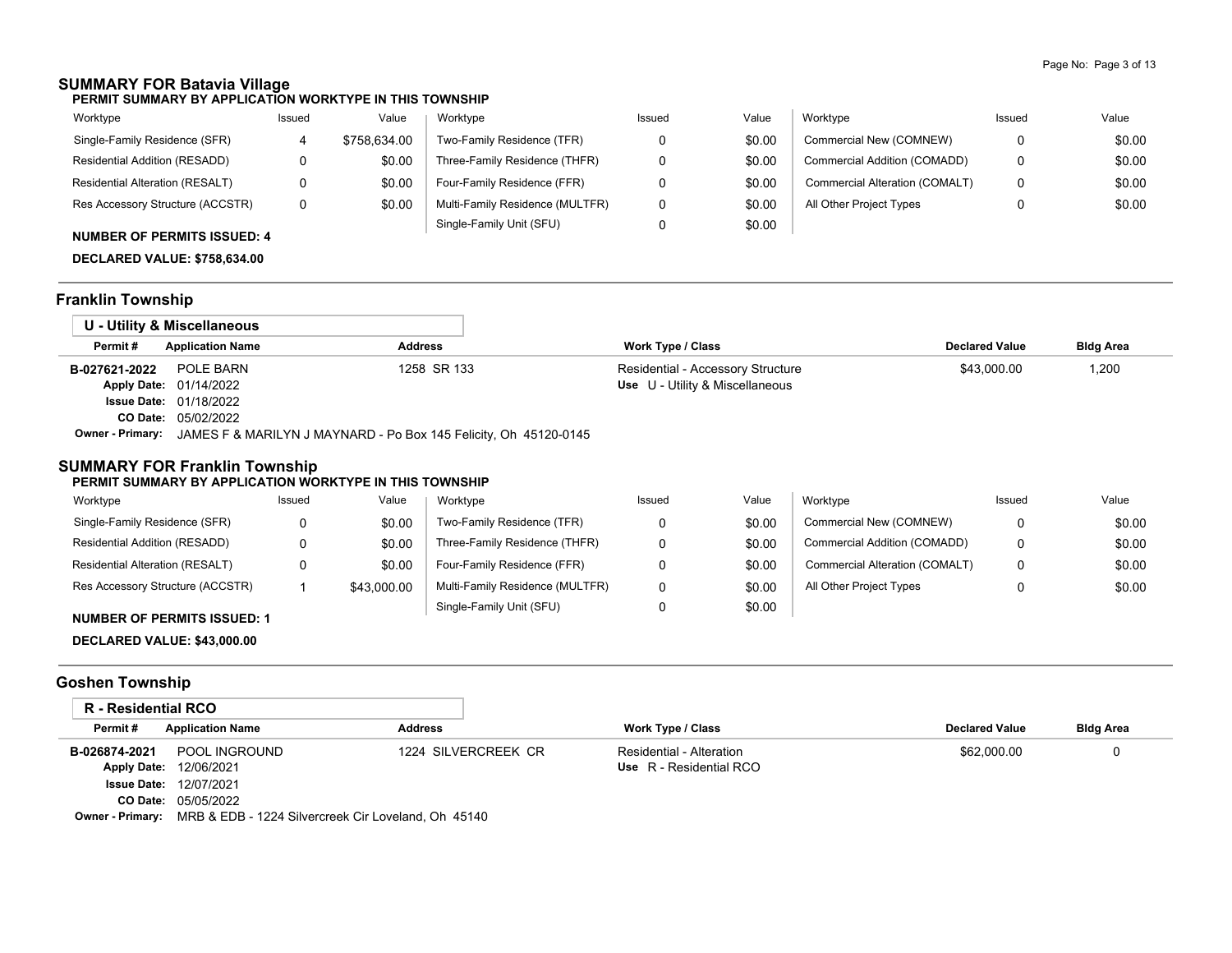Page No: Page 4 of 13

| B-028606-2022<br><b>Apply Date:</b><br><b>Issue Date:</b><br>CO Date: | <b>HVAC REPLACEMENT</b><br>03/07/2022<br>03/08/2022<br>05/02/2022<br>Owner - Primary: ADAM SWEARINGEN - 1226 Obannon Creek Ln Loveland, Oh 45140                                            | 1226 O'BANNON CREEK LN | Residential - HVAC Replacement<br>Use R - Residential RCO | \$14,760.00 | 0   |
|-----------------------------------------------------------------------|---------------------------------------------------------------------------------------------------------------------------------------------------------------------------------------------|------------------------|-----------------------------------------------------------|-------------|-----|
| B-029279-2022                                                         | <b>DECK</b><br>Apply Date: 03/25/2022<br><b>Issue Date: 03/30/2022</b><br>CO Date: 05/06/2022<br><b>Owner - Primary:</b> CHRISTOPHER & DEBORAH THOMPSON - 6580 Rosewood Ln Goshen, Oh 45122 | 6580 ROSEWOOD LN       | Residential - Addition<br>Use R - Residential RCO         | \$20,000.00 | 384 |
| B-029991-2022<br>Owner - Primary:                                     | <b>HVAC REPLACEMENT</b><br>Apply Date: 04/18/2022<br><b>Issue Date: 04/21/2022</b><br>CO Date: 05/02/2022<br>KRISTEN A & BENJAMIN BELL - 5988 Marsh Cir Loveland, Oh 45140                  | 5988 MARSH CIR         | Residential - HVAC Replacement<br>Use R - Residential RCO | \$6,699.00  | 0   |

## **SUMMARY FOR Goshen Township**

**PERMIT SUMMARY BY APPLICATION WORKTYPE IN THIS TOWNSHIP**

| Worktype                         | Issued | Value       | Worktype                        | Issued | Value  | Worktype                       | Issued | Value       |
|----------------------------------|--------|-------------|---------------------------------|--------|--------|--------------------------------|--------|-------------|
| Single-Family Residence (SFR)    |        | \$0.00      | Two-Family Residence (TFR)      |        | \$0.00 | Commercial New (COMNEW)        |        | \$0.00      |
| Residential Addition (RESADD)    |        | \$20,000.00 | Three-Family Residence (THFR)   |        | \$0.00 | Commercial Addition (COMADD)   |        | \$0.00      |
| Residential Alteration (RESALT)  |        | \$83.459.00 | Four-Family Residence (FFR)     |        | \$0.00 | Commercial Alteration (COMALT) | 0      | \$0.00      |
| Res Accessory Structure (ACCSTR) | 0      | \$0.00      | Multi-Family Residence (MULTFR) |        | \$0.00 | All Other Project Types        |        | \$21,459.00 |
| NUMBER OF BERMITO ICCUER, A      |        |             | Single-Family Unit (SFU)        |        | \$0.00 |                                |        |             |

**NUMBER OF PERMITS ISSUED: 4**

**DECLARED VALUE: \$103,459.00**

# **Jackson Township**

| <b>R</b> - Residential RCO |                                                                                        |                  |                                |                       |                  |
|----------------------------|----------------------------------------------------------------------------------------|------------------|--------------------------------|-----------------------|------------------|
| Permit#                    | <b>Application Name</b>                                                                | <b>Address</b>   | <b>Work Type / Class</b>       | <b>Declared Value</b> | <b>Bldg Area</b> |
| B-027791-2022              | SUNROOM                                                                                | 3214 US 50       | Residential - Addition         | \$68.021.00           | 240              |
|                            | Apply Date: 01/26/2022                                                                 |                  | Use R - Residential RCO        |                       |                  |
|                            | <b>Issue Date: 01/27/2022</b>                                                          |                  |                                |                       |                  |
|                            | <b>CO Date: 05/05/2022</b>                                                             |                  |                                |                       |                  |
|                            | Owner - Primary: KRISTIN & ERIK PRIVETT - 3214 Us Highway 50 St Williamsburg, Oh 45176 |                  |                                |                       |                  |
| B-030077-2022              | HVAC REPLACEMENT.                                                                      | 4824 BURDSALL RD | Residential - HVAC Replacement | \$10.550.00           | 0                |
|                            | <b>Apply Date: 04/20/2022</b>                                                          |                  | Use R - Residential RCO        |                       |                  |
|                            | <b>Issue Date: 04/20/2022</b>                                                          |                  |                                |                       |                  |
|                            | <b>CO Date: 05/03/2022</b>                                                             |                  |                                |                       |                  |
|                            | <b>Owner - Primary:</b> SANDRA D THOMPSON - 4824 Burdsall Rd Williamsburg, Oh 45176    |                  |                                |                       |                  |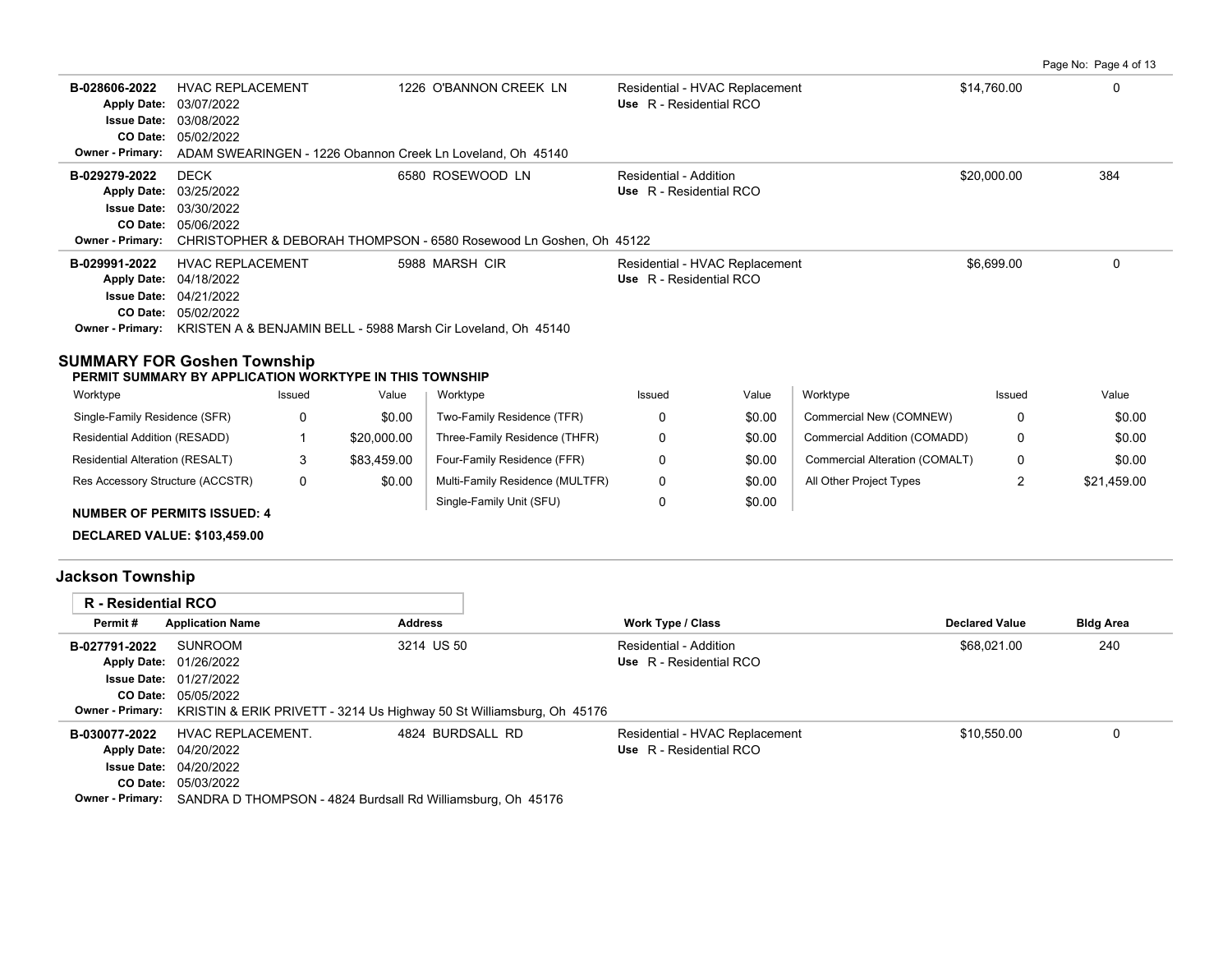## **SUMMARY FOR Jackson Township**

**PERMIT SUMMARY BY APPLICATION WORKTYPE IN THIS TOWNSHIP**

| Worktype                         | Issued | Value       | Worktype                        | Issued | Value  | Worktype                       | Issued | Value       |
|----------------------------------|--------|-------------|---------------------------------|--------|--------|--------------------------------|--------|-------------|
| Single-Family Residence (SFR)    |        | \$0.00      | Two-Family Residence (TFR)      |        | \$0.00 | Commercial New (COMNEW)        | 0      | \$0.00      |
| Residential Addition (RESADD)    |        | \$68,021.00 | Three-Family Residence (THFR)   |        | \$0.00 | Commercial Addition (COMADD)   | 0      | \$0.00      |
| Residential Alteration (RESALT)  |        | \$10.550.00 | Four-Family Residence (FFR)     |        | \$0.00 | Commercial Alteration (COMALT) | 0      | \$0.00      |
| Res Accessory Structure (ACCSTR) | 0      | \$0.00      | Multi-Family Residence (MULTFR) |        | \$0.00 | All Other Project Types        |        | \$10.550.00 |
| $\ddot{ }$                       |        |             | Single-Family Unit (SFU)        |        | \$0.00 |                                |        |             |

### **NUMBER OF PERMITS ISSUED: 2**

**DECLARED VALUE: \$78,571.00**

# **Miami Township**

| <b>B</b> - Business                                     |                                                                                                                                                                                     |                                                                                     |                                                                            |                       |                  |
|---------------------------------------------------------|-------------------------------------------------------------------------------------------------------------------------------------------------------------------------------------|-------------------------------------------------------------------------------------|----------------------------------------------------------------------------|-----------------------|------------------|
| Permit#                                                 | <b>Application Name</b>                                                                                                                                                             | <b>Address</b>                                                                      | <b>Work Type / Class</b>                                                   | <b>Declared Value</b> | <b>Bldg Area</b> |
| B-020010-2021<br><b>Apply Date:</b><br>Owner - Primary: | DENTAL WELLNESS ADDITION<br>03/15/2021<br><b>Issue Date: 05/01/2021</b><br>CO Date: 05/02/2022                                                                                      | 1170 SR 28<br>TRI REAL ESTATE HOLDINGS LLC - 1170 State Route 28 Milford, Oh 45150  | Commercial - Addition<br>Use B - Business                                  | \$900,000.00          | 4.044            |
| B-026216-2021<br>Owner - Primary:                       | 1 TOM PLUMBER GLOBAL<br>Apply Date: 11/03/2021<br><b>Issue Date: 01/21/2022</b><br>CO Date: 05/02/2022<br>P50 WHITNEY LLC - 1000 Ford Cir, Ste A Milford, Oh 45150                  | 24 WHITNEY DR                                                                       | Commercial - Alteration<br>Use B - Business                                | \$113,937.70          | 2,917            |
| B-029517-2022<br>Owner - Primary:                       | MI TWP CIVIC CTR ROOF<br>Apply Date: 04/07/2022<br><b>Issue Date: 04/15/2022</b><br>CO Date: 05/03/2022                                                                             | 6101 MEIJER DR<br>BOARD OF TRS OF MIAMI TOWNSHIP - 6101 Meijer Dr Milford, Oh 45150 | Commercial - Roof Replacement<br>Use B - Business                          | \$180,000.00          | $\Omega$         |
| F-027816-2022                                           | 1 TOM PLUMBER GLOBAL<br>Apply Date: 01/27/2022<br><b>Issue Date: 02/23/2022</b><br>CO Date: 05/02/2022<br>Owner - Primary: P50 WHITNEY LLC - 1000 Ford Cir, Ste A Milford, Oh 45150 | 24 WHITNEY DR                                                                       | Fire Protection Systems - Fire Sprinkler - Suppression<br>Use B - Business | \$5,000.00            | 2,900            |
| <b>R</b> - Residential RCO                              |                                                                                                                                                                                     |                                                                                     |                                                                            |                       |                  |
| Permit#                                                 | <b>Application Name</b>                                                                                                                                                             | <b>Address</b>                                                                      | <b>Work Type / Class</b>                                                   | <b>Declared Value</b> | <b>Bldg Area</b> |
| B-019314-2021                                           | ULTRA AUTO NG PP<br>Apply Date: 02/18/2021<br><b>Issue Date: 02/18/2021</b><br>CO Date: 05/05/2022                                                                                  | 5869 ELM ST                                                                         | Commercial - Alteration<br>Use R - Residential RCO                         | \$0.00                | $\Omega$         |

**Owner - Primary:** SHERIJEN PROPERTIES LTD - 5874 Price Rd Milford, Oh 45150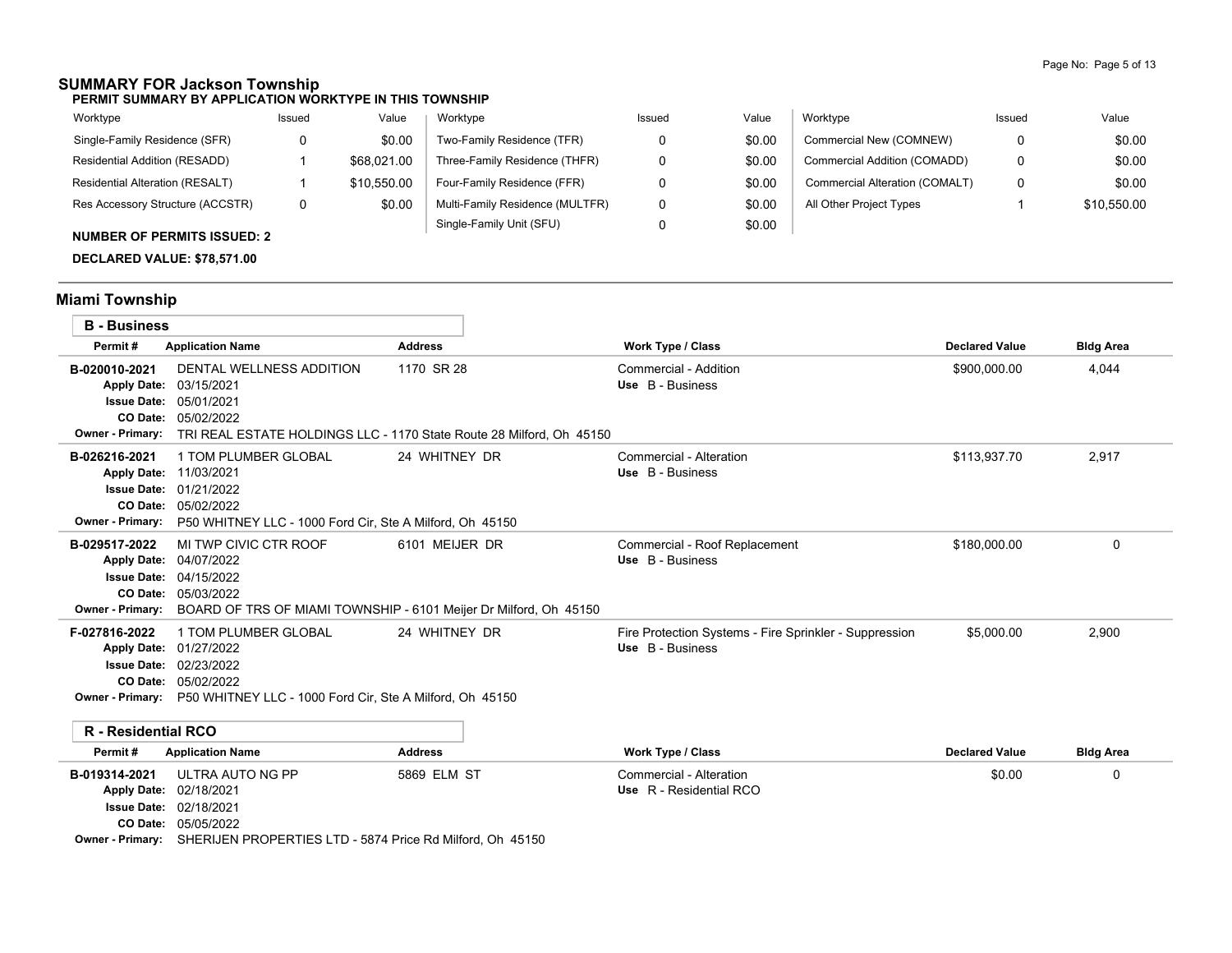**B-020514-2021** \$13,000.00 0 SOLAR PANELS 6114 BETT ANN LN Residential - Solar Panels 05/05/2022 **CO Date:** 04/08/2021 **Issue Date:** Apply Date: 04/05/2021 **Apply Date: Use** R - Residential RCO **Owner - Primary:** KERRY J & TRACY L CROTTY - 6114 Bett Ann Ln Loveland, Oh 45140 B-029360-2022 HVAC REPLACEMENT 5663 MC CORMICK TL Residential - HVAC Replacement \$7,000.00 \$7,000.00 05/06/2022 **CO Date:** 03/30/2022 **Issue Date:** 03/30/2022 **Apply Date: Use** R - Residential RCO **Owner - Primary:** DARRIN K & BRENDA A MCWHORTER - 5663 Mccormick Trl Milford, Oh 45150 **B-030121-2022** HVAC REPLACEMENT 6703 DEERVIEW DR Residential - HVAC Replacement \$7,000.00 \$7,000.00 05/06/2022 **CO Date:** 04/21/2022 **Issue Date:** 04/21/2022 **Apply Date: Use** R - Residential RCO **Owner - Primary:** CARLOS HERNANDEZ - 6703 Deerview Drive Loveland, Oh 45140 **B-030214-2022** ELECTRIC REPAIR 5796 HAPPY HOLLOW RD Residential - Electric Service Upgrade \$3,149.10 \$3,149.10 05/04/2022 **CO Date:** 04/22/2022 **Issue Date:** Apply Date: 04/22/2022 **Apply Date: Use** R - Residential RCO **Owner - Primary:** ANTHONY L & CATHY PRESLEY - 5796 Happy Hollow Rd Milford, Oh 45150 B-030307-2022 HVAC REPLACEMENT 5768 LYNNE CLARA DR Residential - HVAC Replacement \$5,047.00 \$5,047.00 05/06/2022 **CO Date:** 04/27/2022 **Issue Date:** Apply Date: 04/25/2022 **Apply Date: Use** R - Residential RCO **Owner - Primary:** GARY & CAROL FORBES - 5768 Lynn Clara Dr Milford, Oh 45150 **B-030366-2022** \$1,043.00 0 ELECTRIC REPAIR 973 CARIBOU RUN LN Residential - Alteration 05/03/2022 **CO Date:** 04/25/2022 **Issue Date:** Apply Date: 04/25/2022 **Apply Date: Use** R - Residential RCO **Owner - Primary:** MARTHA L MYERS - 973 Caribou Run Ln Milford, Oh 45150 **U - Utility & Miscellaneous Permit # Application Name Address Work Type / Class Declared Value Bldg Area B-022091-2021** TARTAN MDWS POND ELECTRIC 5750-UTL BARCLAY LN Commercial - Alteration 68750.00 68750.00 68750.00 05/04/2022 **CO Date:** 09/14/2021 **Issue Date:** Apply Date: 05/28/2021 **Apply Date: Use** U - Utility & Miscellaneous **Owner - Primary:** ROBERT GERWINTARTAN MEADOWS DEVELOPMENT Po Box 43121 Cincinnati, Oh 45243 **B-025003-2021** \$40,000.00 896 GARAGE DETACHED 6698 BRANCH HILL GUINEA RD Residential - Accessory Structure 05/05/2022 **CO Date:** 09/27/2021 **Issue Date:** Apply Date: 09/24/2021 **Apply Date: Use** U - Utility & Miscellaneous **Owner - Primary:** KENNETH MARCOTTE - 6698 Branch Hill Guinea Pike Loveland, Oh 45140

Page No: Page 6 of 13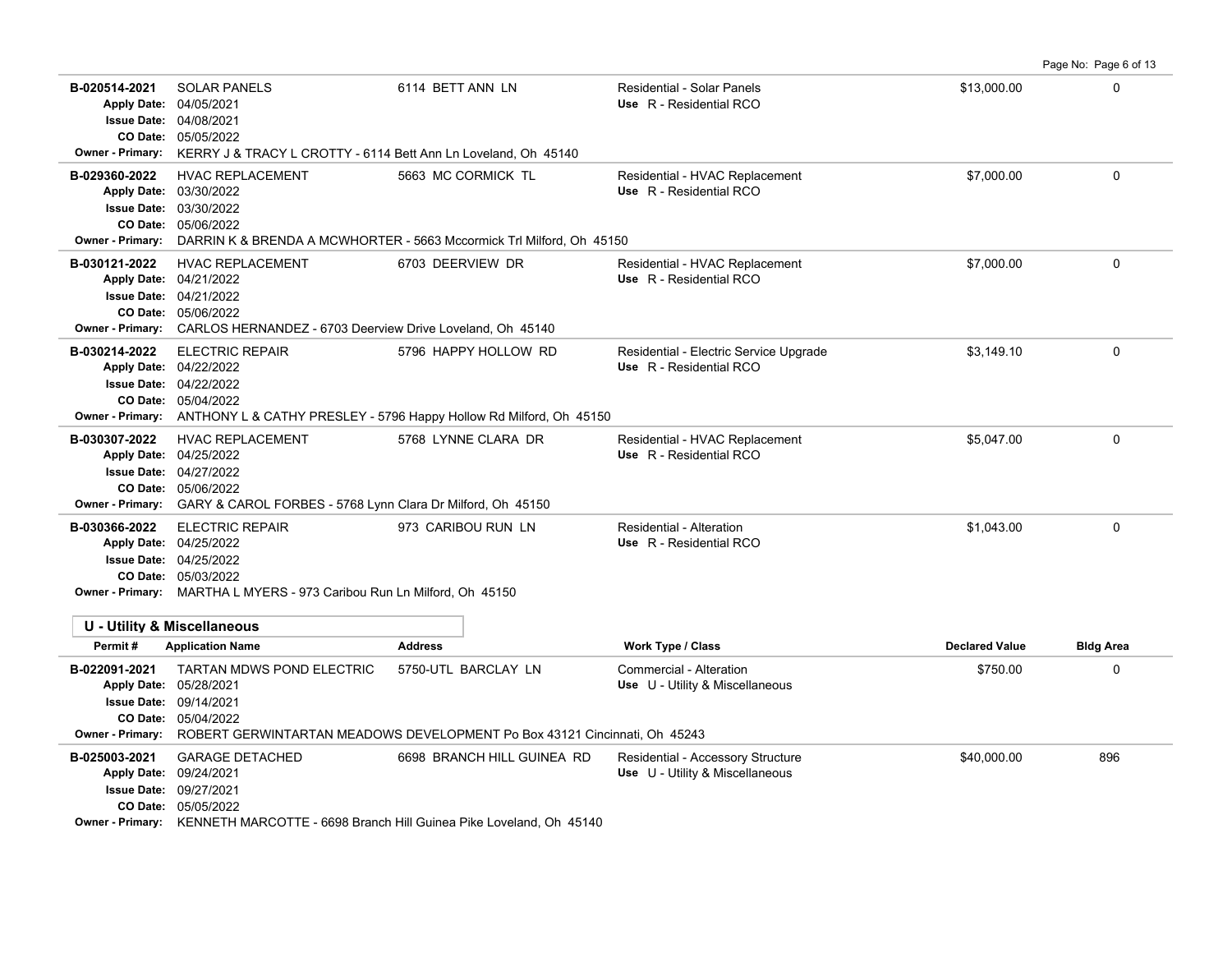## **SUMMARY FOR Miami Township**

**PERMIT SUMMARY BY APPLICATION WORKTYPE IN THIS TOWNSHIP**

| Worktype                         | Issued | Value       | Worktype                        | Issued | Value  | Worktype                       | Issued | Value        |
|----------------------------------|--------|-------------|---------------------------------|--------|--------|--------------------------------|--------|--------------|
| Single-Family Residence (SFR)    |        | \$0.00      | Two-Family Residence (TFR)      |        | \$0.00 | Commercial New (COMNEW)        |        | \$0.00       |
| Residential Addition (RESADD)    |        | \$0.00      | Three-Family Residence (THFR)   |        | \$0.00 | Commercial Addition (COMADD)   |        | \$900,000.00 |
| Residential Alteration (RESALT)  |        | \$36,239.10 | Four-Family Residence (FFR)     |        | \$0.00 | Commercial Alteration (COMALT) | 4      | \$294.687.70 |
| Res Accessory Structure (ACCSTR) |        | \$40,000.00 | Multi-Family Residence (MULTFR) |        | \$0.00 | All Other Project Types        |        | \$217.047.00 |
| NUBLERED OF BEBRIER IOOUED. 10   |        |             | Single-Family Unit (SFU)        |        | \$0.00 |                                |        |              |

## **NUMBER OF PERMITS ISSUED: 13**

**DECLARED VALUE: \$1,275,926.80**

# **Monroe Township**

| R - Residential RCO |                               |                                                   |                                       |                       |                  |
|---------------------|-------------------------------|---------------------------------------------------|---------------------------------------|-----------------------|------------------|
| Permit#             | <b>Application Name</b>       | <b>Address</b>                                    | Work Type / Class                     | <b>Declared Value</b> | <b>Bldg Area</b> |
| B-020830-2021       | <b>HEIDEN SFR</b>             | 1991 WEST RD                                      | Residential - Single Family Residence | \$600,000.00          | 6,799            |
|                     | <b>Apply Date: 04/15/2021</b> |                                                   | Use R - Residential RCO               |                       |                  |
|                     | <b>Issue Date: 04/16/2021</b> |                                                   |                                       |                       |                  |
|                     | <b>CO Date: 05/02/2022</b>    |                                                   |                                       |                       |                  |
| Owner - Primary:    |                               | CHAD HEIDEN - 1991 West Rd New Richmond, Oh 45157 |                                       |                       |                  |

### **SUMMARY FOR Monroe Township**

#### **PERMIT SUMMARY BY APPLICATION WORKTYPE IN THIS TOWNSHIP**

| Worktype                                                                                                                                                                                                                                                                                                                                                                                                                                                   | Issued | Value        | Worktype                        | Issued | Value  | Worktype                       | Issued | Value  |
|------------------------------------------------------------------------------------------------------------------------------------------------------------------------------------------------------------------------------------------------------------------------------------------------------------------------------------------------------------------------------------------------------------------------------------------------------------|--------|--------------|---------------------------------|--------|--------|--------------------------------|--------|--------|
| Single-Family Residence (SFR)                                                                                                                                                                                                                                                                                                                                                                                                                              |        | \$600,000.00 | Two-Family Residence (TFR)      |        | \$0.00 | Commercial New (COMNEW)        |        | \$0.00 |
| Residential Addition (RESADD)                                                                                                                                                                                                                                                                                                                                                                                                                              |        | \$0.00       | Three-Family Residence (THFR)   |        | \$0.00 | Commercial Addition (COMADD)   | 0      | \$0.00 |
| Residential Alteration (RESALT)                                                                                                                                                                                                                                                                                                                                                                                                                            |        | \$0.00       | Four-Family Residence (FFR)     |        | \$0.00 | Commercial Alteration (COMALT) | 0      | \$0.00 |
| Res Accessory Structure (ACCSTR)                                                                                                                                                                                                                                                                                                                                                                                                                           | 0      | \$0.00       | Multi-Family Residence (MULTFR) |        | \$0.00 | All Other Project Types        |        | \$0.00 |
| $\mathbf{1} \cup \mathbf{1} \cup \mathbf{2} \cup \mathbf{3} \cup \mathbf{4} \cup \mathbf{5} \cup \mathbf{6} \cup \mathbf{5} \cup \mathbf{6} \cup \mathbf{7} \cup \mathbf{8} \cup \mathbf{8} \cup \mathbf{9} \cup \mathbf{1} \cup \mathbf{1} \cup \mathbf{1} \cup \mathbf{1} \cup \mathbf{1} \cup \mathbf{1} \cup \mathbf{1} \cup \mathbf{1} \cup \mathbf{1} \cup \mathbf{1} \cup \mathbf{1} \cup \mathbf{1} \cup \mathbf{1} \cup \mathbf{1} \cup \mathbf{$ |        |              | Single-Family Unit (SFU)        |        | \$0.00 |                                |        |        |

#### **NUMBER OF PERMITS ISSUED: 1**

**DECLARED VALUE: \$600,000.00**

# **Pierce Township**

| R - Residential RCO |                                                                                    |                |                                |                       |                  |
|---------------------|------------------------------------------------------------------------------------|----------------|--------------------------------|-----------------------|------------------|
| Permit#             | <b>Application Name</b>                                                            | <b>Address</b> | Work Type / Class              | <b>Declared Value</b> | <b>Bldg Area</b> |
| B-030124-2022       | HVAC REPLACEMENT                                                                   | 6 PARKWOOD PL  | Residential - HVAC Replacement | \$4.798.00            |                  |
|                     | <b>Apply Date: 04/21/2022</b>                                                      |                | Use R - Residential RCO        |                       |                  |
|                     | <b>Issue Date: 04/22/2022</b>                                                      |                |                                |                       |                  |
|                     | CO Date: 05/03/2022                                                                |                |                                |                       |                  |
|                     | Owner - Primary: ROSARIO & THEODORE JR SZCZEPANIK - 6 Parkwood PI Amelia, Oh 45102 |                |                                |                       |                  |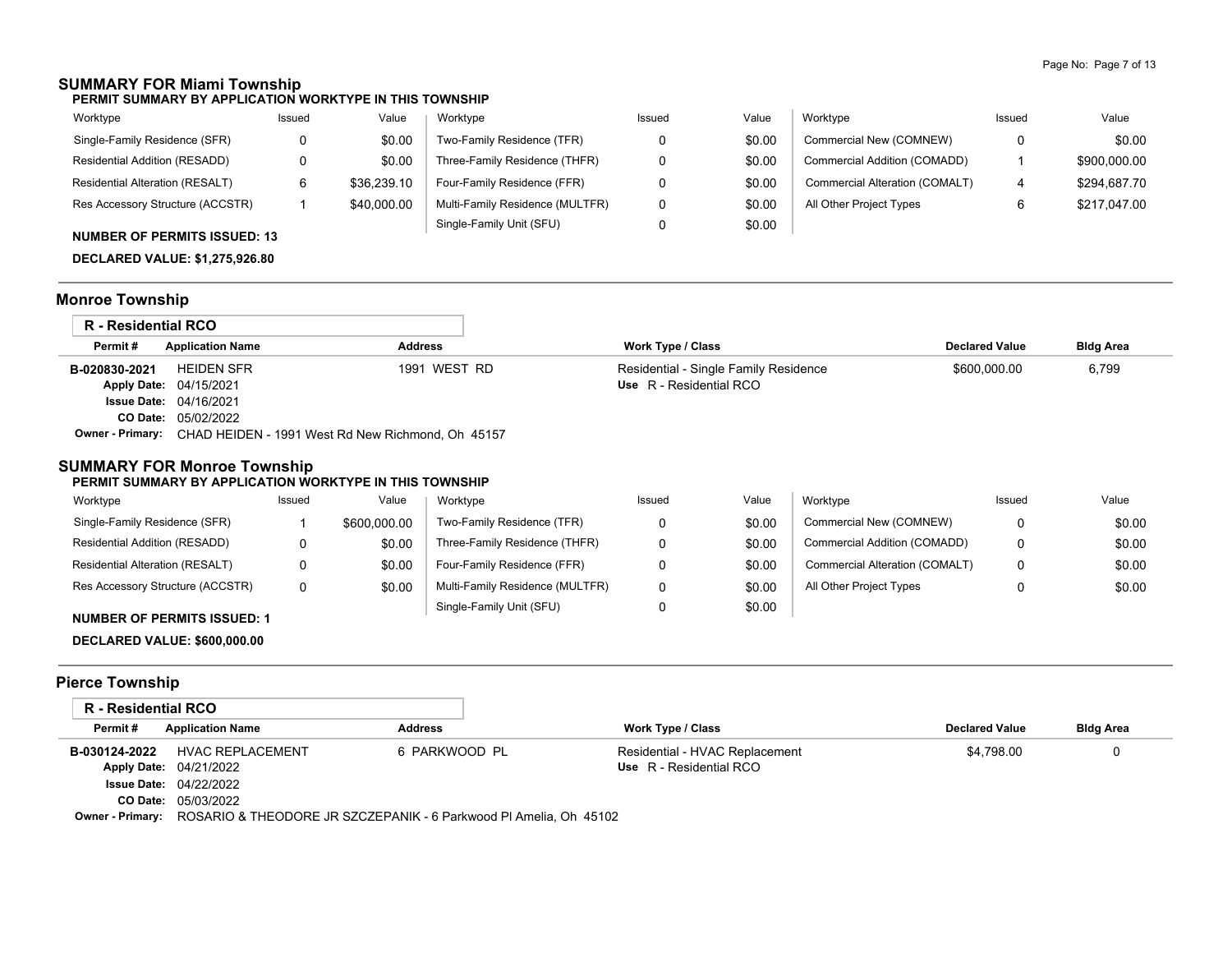| Page No: Page 8 of 13 |
|-----------------------|
|-----------------------|

| <b>ELECTRIC UPGRADE</b><br>\$12,199.00<br>B-030219-2022<br>3559 ROYAL STEWART CT<br>Residential - Electric Service Upgrade<br>0<br>Use R - Residential RCO<br>04/22/2022<br><b>Apply Date:</b><br>04/22/2022<br><b>Issue Date:</b><br>CO Date:<br>05/05/2022<br>Owner - Primary:<br>PATRICK J & WENDY L WELSH - 3559 Royal Stewart Ct Cincinnati, Oh 45245<br>U - Utility & Miscellaneous<br>Permit#<br><b>Application Name</b><br><b>Address</b><br><b>Work Type / Class</b><br><b>Declared Value</b><br>1066 WHITE OAK RD<br>PWP MONUMENT SIGN- EAST<br>\$5,000.00<br>Commercial - Sign<br>45<br>B-026375-2021<br>Use U - Utility & Miscellaneous<br><b>Apply Date:</b><br>11/15/2021<br><b>Issue Date:</b><br>11/20/2021<br>CO Date:<br>05/05/2022<br><b>Owner - Primary:</b><br>FISCHER SINGLE FAMILY HOMES . - 3940 Olympic By, Suite 400 Erlanger, Ky 41018<br><b>SUMMARY FOR Pierce Township</b><br>PERMIT SUMMARY BY APPLICATION WORKTYPE IN THIS TOWNSHIP<br>Value<br>Worktype<br>Worktype<br>Worktype<br>Value<br>Issued<br>Issued<br>Issued<br>Two-Family Residence (TFR)<br>Commercial New (COMNEW)<br>Single-Family Residence (SFR)<br>\$0.00<br>\$0.00<br>0<br>0<br>0<br>0<br>\$0.00<br>0<br>\$0.00<br>Commercial Addition (COMADD)<br>0<br>Residential Addition (RESADD)<br>Three-Family Residence (THFR)<br>$\overline{2}$<br>Residential Alteration (RESALT)<br>Four-Family Residence (FFR)<br>0<br>Commercial Alteration (COMALT)<br>\$16,997.00<br>\$0.00<br>0<br>0<br>$\overline{2}$<br>Res Accessory Structure (ACCSTR)<br>\$0.00<br>Multi-Family Residence (MULTFR)<br>0<br>\$0.00<br>All Other Project Types |  |  |  |  |                  |
|-------------------------------------------------------------------------------------------------------------------------------------------------------------------------------------------------------------------------------------------------------------------------------------------------------------------------------------------------------------------------------------------------------------------------------------------------------------------------------------------------------------------------------------------------------------------------------------------------------------------------------------------------------------------------------------------------------------------------------------------------------------------------------------------------------------------------------------------------------------------------------------------------------------------------------------------------------------------------------------------------------------------------------------------------------------------------------------------------------------------------------------------------------------------------------------------------------------------------------------------------------------------------------------------------------------------------------------------------------------------------------------------------------------------------------------------------------------------------------------------------------------------------------------------------------------------------------------------------------------------------------------|--|--|--|--|------------------|
|                                                                                                                                                                                                                                                                                                                                                                                                                                                                                                                                                                                                                                                                                                                                                                                                                                                                                                                                                                                                                                                                                                                                                                                                                                                                                                                                                                                                                                                                                                                                                                                                                                     |  |  |  |  |                  |
|                                                                                                                                                                                                                                                                                                                                                                                                                                                                                                                                                                                                                                                                                                                                                                                                                                                                                                                                                                                                                                                                                                                                                                                                                                                                                                                                                                                                                                                                                                                                                                                                                                     |  |  |  |  |                  |
|                                                                                                                                                                                                                                                                                                                                                                                                                                                                                                                                                                                                                                                                                                                                                                                                                                                                                                                                                                                                                                                                                                                                                                                                                                                                                                                                                                                                                                                                                                                                                                                                                                     |  |  |  |  | <b>Bldg Area</b> |
|                                                                                                                                                                                                                                                                                                                                                                                                                                                                                                                                                                                                                                                                                                                                                                                                                                                                                                                                                                                                                                                                                                                                                                                                                                                                                                                                                                                                                                                                                                                                                                                                                                     |  |  |  |  |                  |
|                                                                                                                                                                                                                                                                                                                                                                                                                                                                                                                                                                                                                                                                                                                                                                                                                                                                                                                                                                                                                                                                                                                                                                                                                                                                                                                                                                                                                                                                                                                                                                                                                                     |  |  |  |  | Value            |
|                                                                                                                                                                                                                                                                                                                                                                                                                                                                                                                                                                                                                                                                                                                                                                                                                                                                                                                                                                                                                                                                                                                                                                                                                                                                                                                                                                                                                                                                                                                                                                                                                                     |  |  |  |  | \$0.00           |
|                                                                                                                                                                                                                                                                                                                                                                                                                                                                                                                                                                                                                                                                                                                                                                                                                                                                                                                                                                                                                                                                                                                                                                                                                                                                                                                                                                                                                                                                                                                                                                                                                                     |  |  |  |  | \$0.00           |
|                                                                                                                                                                                                                                                                                                                                                                                                                                                                                                                                                                                                                                                                                                                                                                                                                                                                                                                                                                                                                                                                                                                                                                                                                                                                                                                                                                                                                                                                                                                                                                                                                                     |  |  |  |  | \$0.00           |
|                                                                                                                                                                                                                                                                                                                                                                                                                                                                                                                                                                                                                                                                                                                                                                                                                                                                                                                                                                                                                                                                                                                                                                                                                                                                                                                                                                                                                                                                                                                                                                                                                                     |  |  |  |  | \$9,798.00       |
| Single-Family Unit (SFU)<br>0<br>\$0.00<br><b>NUMBER OF PERMITS ISSUED: 3</b>                                                                                                                                                                                                                                                                                                                                                                                                                                                                                                                                                                                                                                                                                                                                                                                                                                                                                                                                                                                                                                                                                                                                                                                                                                                                                                                                                                                                                                                                                                                                                       |  |  |  |  |                  |

**DECLARED VALUE: \$21,997.00**

# **Stonelick Township**

 $\sim$ 

|               | U - Utility & Miscellaneous   |                |                       |                                   |                       |                  |
|---------------|-------------------------------|----------------|-----------------------|-----------------------------------|-----------------------|------------------|
| Permit#       | <b>Application Name</b>       | <b>Address</b> |                       | <b>Work Type / Class</b>          | <b>Declared Value</b> | <b>Bldg Area</b> |
| B-027623-2022 | POLE BARN                     |                | 5663 CHESTNUT VIEW LN | Residential - Accessory Structure | \$25,000.00           | 480              |
|               | Apply Date: 01/14/2022        |                |                       | Use U - Utility & Miscellaneous   |                       |                  |
|               | <b>Issue Date: 01/18/2022</b> |                |                       |                                   |                       |                  |
|               | CO Date: 05/04/2022           |                |                       |                                   |                       |                  |

**Owner - Primary:** DAVID W & JANE S BRICKER - 5663 Chestnut View Ln Milford, Oh 45150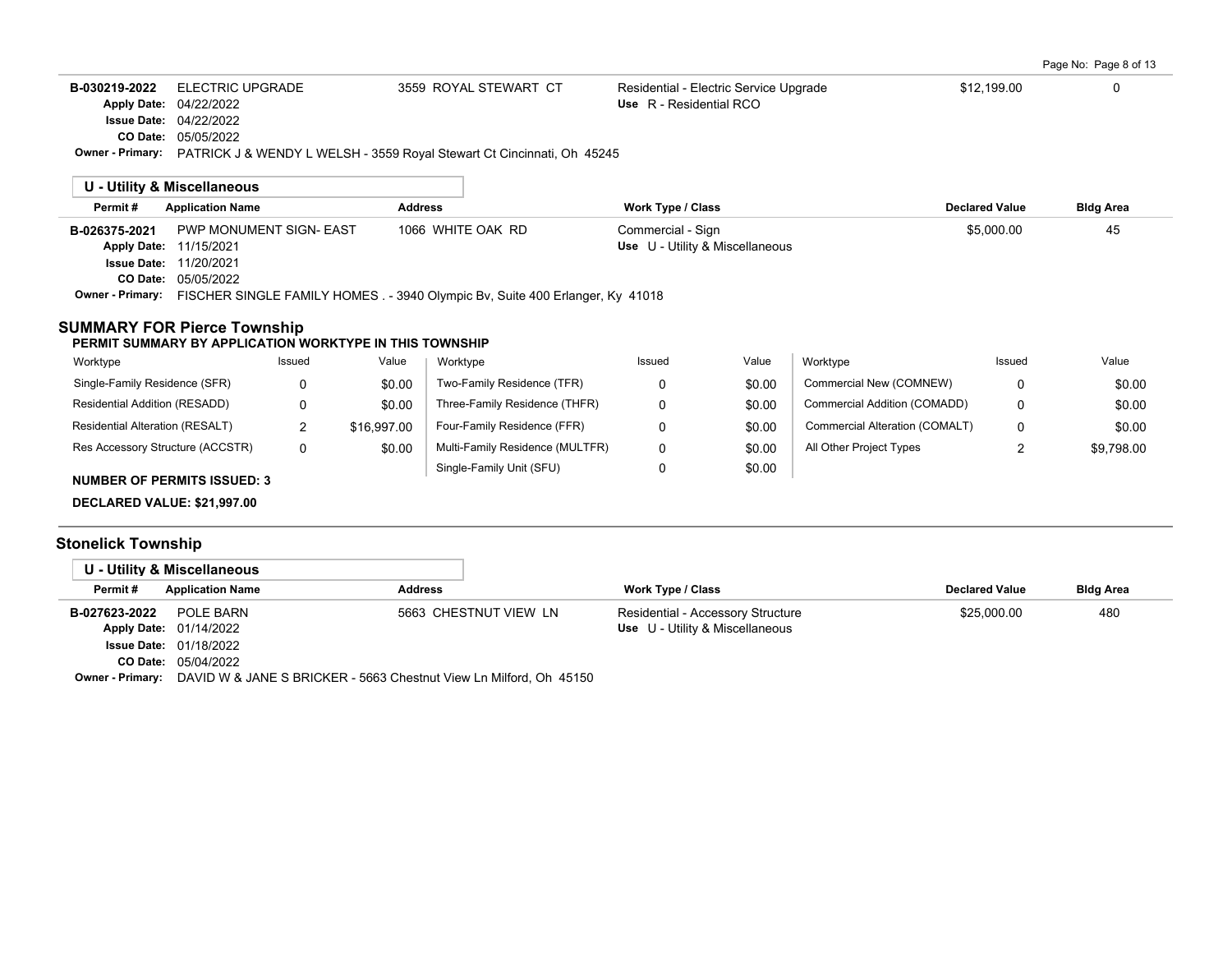## **SUMMARY FOR Stonelick Township**

**PERMIT SUMMARY BY APPLICATION WORKTYPE IN THIS TOWNSHIP**

| Worktype                         | Issued | Value       | Worktype                        | Issued | Value  | Worktype                       | Issued | Value  |
|----------------------------------|--------|-------------|---------------------------------|--------|--------|--------------------------------|--------|--------|
| Single-Family Residence (SFR)    | 0      | \$0.00      | Two-Family Residence (TFR)      |        | \$0.00 | Commercial New (COMNEW)        |        | \$0.00 |
| Residential Addition (RESADD)    | 0      | \$0.00      | Three-Family Residence (THFR)   |        | \$0.00 | Commercial Addition (COMADD)   |        | \$0.00 |
| Residential Alteration (RESALT)  | 0      | \$0.00      | Four-Family Residence (FFR)     |        | \$0.00 | Commercial Alteration (COMALT) |        | \$0.00 |
| Res Accessory Structure (ACCSTR) |        | \$25,000.00 | Multi-Family Residence (MULTFR) |        | \$0.00 | All Other Project Types        |        | \$0.00 |
|                                  |        |             | Single-Family Unit (SFU)        |        | \$0.00 |                                |        |        |

### **NUMBER OF PERMITS ISSUED: 1**

**DECLARED VALUE: \$25,000.00**

## **Tate Township**

| R - Residential RCO |                                                                                             |                     |                                        |                       |                  |  |  |  |  |
|---------------------|---------------------------------------------------------------------------------------------|---------------------|----------------------------------------|-----------------------|------------------|--|--|--|--|
| Permit#             | <b>Application Name</b>                                                                     | <b>Address</b>      | <b>Work Type / Class</b>               | <b>Declared Value</b> | <b>Bldg Area</b> |  |  |  |  |
| B-020926-2021       | WW HOMES                                                                                    | 11747 CLOVERLICK DR | Residential - Single Family Residence  | \$300,000.00          | 2,854            |  |  |  |  |
|                     | <b>Apply Date: 04/19/2021</b>                                                               |                     | Use R - Residential RCO                |                       |                  |  |  |  |  |
|                     | <b>Issue Date: 04/20/2021</b>                                                               |                     |                                        |                       |                  |  |  |  |  |
|                     | <b>CO Date: 05/03/2022</b>                                                                  |                     |                                        |                       |                  |  |  |  |  |
| Owner - Primarv:    | ANGELA D SINGLER ET AL & CHARLOTTE AND ESTEL EARHART - 11767 Cloverlick Dr Bethel. Oh 45106 |                     |                                        |                       |                  |  |  |  |  |
| B-029042-2022       | <b>ELECTRIC REPAIR</b>                                                                      | 307 CAMPBELL LN     | Residential - Electric Service Upgrade | \$1,000.00            | 0                |  |  |  |  |
|                     | Apply Date: 03/17/2022                                                                      |                     | Use R - Residential RCO                |                       |                  |  |  |  |  |
|                     |                                                                                             |                     |                                        |                       |                  |  |  |  |  |
|                     | <b>Issue Date: 03/17/2022</b>                                                               |                     |                                        |                       |                  |  |  |  |  |
| CO Date:            | 05/03/2022                                                                                  |                     |                                        |                       |                  |  |  |  |  |

# **SUMMARY FOR Tate Township**

#### **PERMIT SUMMARY BY APPLICATION WORKTYPE IN THIS TOWNSHIP**

| Worktype                               | Issued | Value        | Worktype                        | Issued | Value  | Worktype                       | Issued | Value  |
|----------------------------------------|--------|--------------|---------------------------------|--------|--------|--------------------------------|--------|--------|
| Single-Family Residence (SFR)          |        | \$300,000.00 | Two-Family Residence (TFR)      |        | \$0.00 | Commercial New (COMNEW)        |        | \$0.00 |
| Residential Addition (RESADD)          |        | \$0.00       | Three-Family Residence (THFR)   |        | \$0.00 | Commercial Addition (COMADD)   |        | \$0.00 |
| <b>Residential Alteration (RESALT)</b> |        | \$1.000.00   | Four-Family Residence (FFR)     |        | \$0.00 | Commercial Alteration (COMALT) | 0      | \$0.00 |
| Res Accessory Structure (ACCSTR)       |        | \$0.00       | Multi-Family Residence (MULTFR) |        | \$0.00 | All Other Project Types        |        | \$0.00 |
|                                        |        |              | Single-Family Unit (SFU)        |        | \$0.00 |                                |        |        |

#### **NUMBER OF PERMITS ISSUED: 2**

**DECLARED VALUE: \$301,000.00**

## **Union Township**

### **R - Residential RCO**

**Permit # Application Name Address Work Type / Class Declared Value Bldg Area**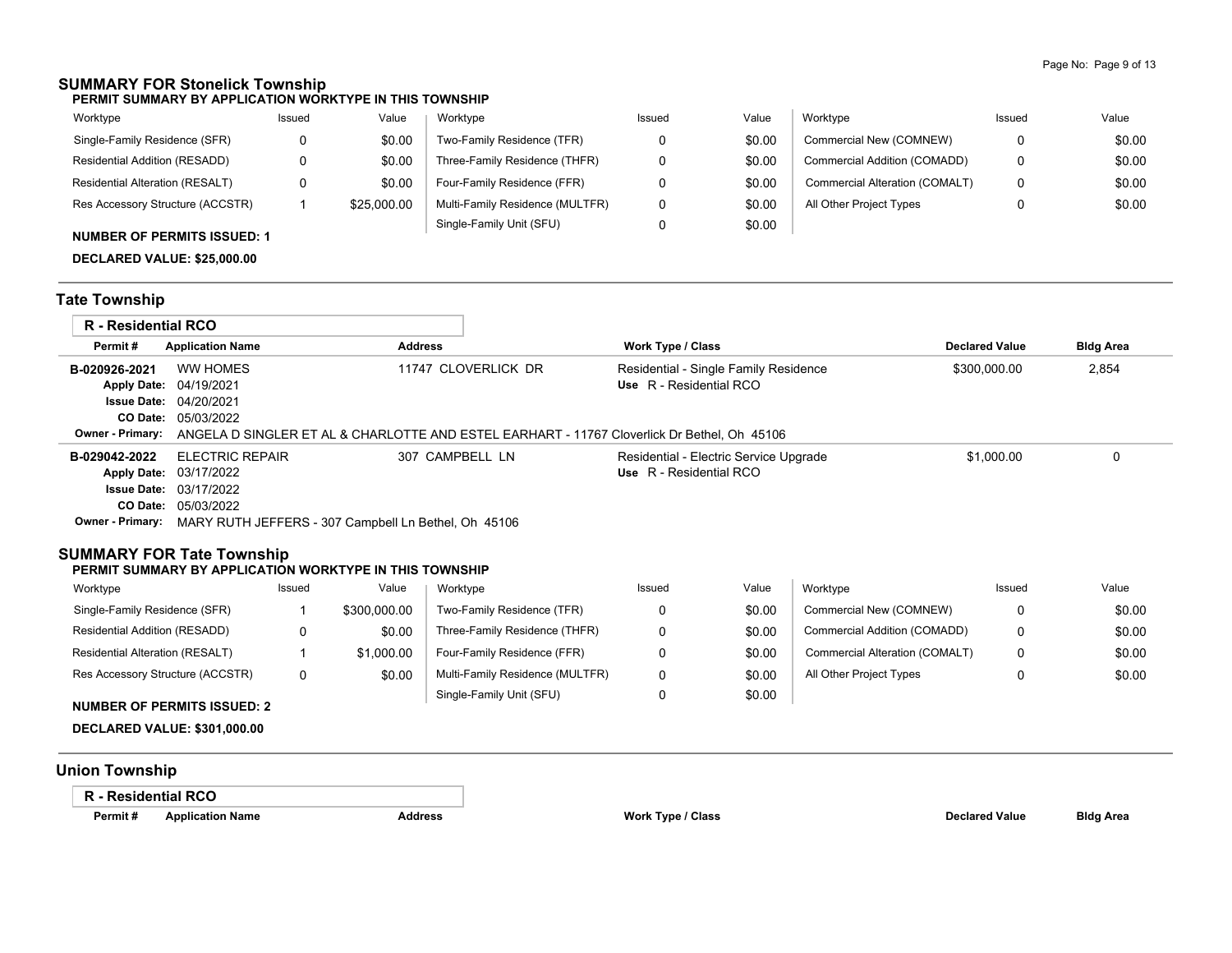B-021949-2021 BROOKSTONE HOMES 5182 CENTER VIEW DR Residential - Single Family Residence \$250,000.00 3,577 05/03/2022 **CO Date:** 05/25/2021 **Issue Date:** Apply Date: 05/22/2021 **Apply Date: Use** R - Residential RCO **Owner - Primary:** ANDREW J ASHCRAFT & KAITLYN N GREEN - 5182 Center View Dr Milford, Oh 45150 **B-023419-2021** VILLAS @ WF BLD 18 UNIT A 3876 PORTRUSH WY Commercial - Single Family Unit \$0.00 \$0.00 2,010 05/03/2022 **CO Date:** 10/18/2021 **Issue Date:** 07/23/2021 **Apply Date: Use** R - Residential RCO **Owner - Primary:** VILLAS AT WATERFORD GLEN LLC - Po Box 43121 Cincinnati, Oh 45243 B-029230-2022 HVAC REPLACEMENT 4045 CRYSTAL CREEK DR Residential - HVAC Replacement \$5,376.00 \$5,376.00 05/02/2022 **CO Date:** 03/24/2022 **Issue Date:** 03/24/2022 **Apply Date: Use** R - Residential RCO **Owner - Primary:** THOMAS ALLBRIGHT & BRANDY HUNTER - 4045 Crystal Creek Dr Cincinnati, Oh 45245 **B-029548-2022** \$7,000.00 0 HVAC REPLACEMENT 4706 GALAXY LN Residential - HVAC Replacement 05/02/2022 **CO Date:** 04/08/2022 **Issue Date:** Apply Date: 04/08/2022 **Apply Date: Use** R - Residential RCO **Owner - Primary:** MICHAEL J HUBER & ANNA M MULLEN - 4706 Galaxy Ln Cincinnati, Oh 45244 **B-029582-2022** GAS LINE NG PP 4467 DOGWOOD DR Residential - Alteration \$0.00 0 05/06/2022 **CO Date:** 04/08/2022 **Issue Date:** Apply Date: 04/08/2022 GAS LINE NG PP  $\overline{A}$  4467 DOGWOOD DR
Residential - Alteration **Apply Date: Use** R - Residential RCO **Owner - Primary:** CHARLES & MARTHA J ZORB - 4467 Dogwood Dr Batavia, Oh 45103 B-029986-2022 ELECTRIC UPGRADE 3915 KERR AVE Residential - Electric Service Upgrade \$4,795.00 **\$4,795**.00 0 05/06/2022 **CO Date:** 04/18/2022 **Issue Date:** Apply Date: 04/18/2022 **Apply Date: Use** R - Residential RCO **Owner - Primary:** CHARLES & ELINOR KELLER - 3915 Kerr Ave Cincinnati, Oh 45245 **B-030311-2022** \$3,599.00 0 HVAC REPLACEMENT 4639 LAUREL VIEW DR Residential - HVAC Replacement 05/05/2022 **CO Date:** 04/27/2022 **Issue Date:** Apply Date: 04/25/2022 **Apply Date: Use** R - Residential RCO **Owner - Primary:** ROBERT & JOAN EISEN - 4639 Laurel View Dr Cincinnati, Oh 45244 **B-030365-2022** \$7,485.10 0 05/05/2022 **CO Date:** 04/25/2022 **Issue Date:** Apply Date: 04/25/2022 ELECTRIC REPAIR 4794 KLATTE RD Residential - Alteration **Apply Date: Use** R - Residential RCO **Owner - Primary:** DAVID & DARLENE BUTLER - 4794 Klatte Rd Cincinnati, Oh 45244 **B-030443-2022** GAS LINE NG PP 3821 BACH BUXTON RD Residential - Alteration \$1,500.00 \$1,500.00 0 05/04/2022 **CO Date:** 04/26/2022 **Issue Date:** Apply Date: 04/26/2022 **Apply Date: Use** R - Residential RCO **Owner - Primary:** LAWRENCE BACH - 3821 Bach Buxton Rd Amelia, Oh 45102

Page No: Page 10 of 13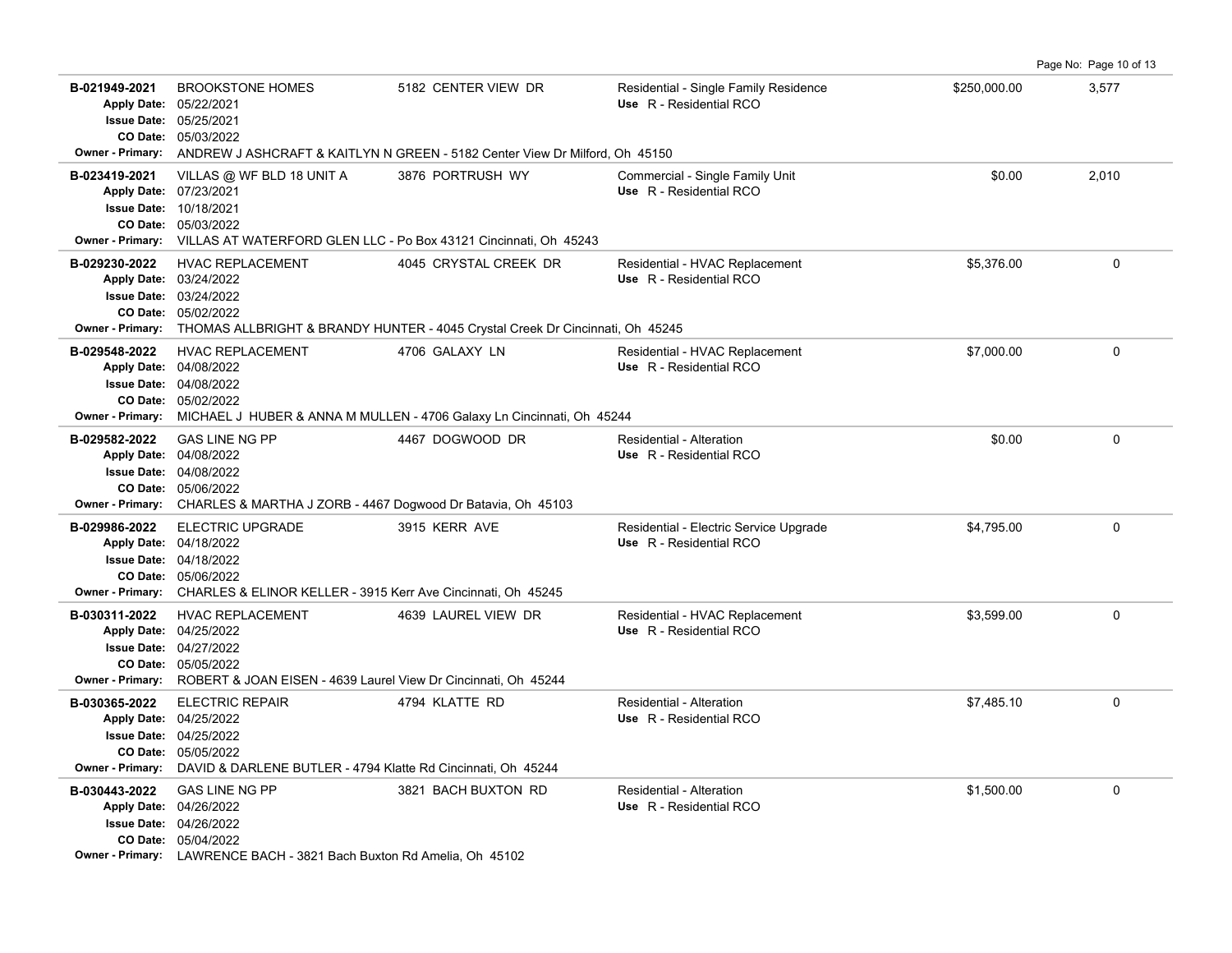Page No: Page 11 of 13

| B-030815-2022<br><b>Apply Date:</b><br><b>Issue Date:</b> | ELECTRIC UPGRADE<br>05/02/2022<br>05/02/2022                                                                  | 5007 FORESTWOOD CT                                                           | Residential - Electric Service Upgrade<br>Use R - Residential RCO | \$4,000.00 | 0 |
|-----------------------------------------------------------|---------------------------------------------------------------------------------------------------------------|------------------------------------------------------------------------------|-------------------------------------------------------------------|------------|---|
| CO Date:                                                  | 05/06/2022                                                                                                    |                                                                              |                                                                   |            |   |
| <b>Owner - Primary:</b>                                   |                                                                                                               | JEFFREY D & KATHERINE D BROWN - 5007 Forestwood Ct Cincinnati, Oh 45244      |                                                                   |            |   |
| B-030848-2022<br><b>Issue Date:</b><br>CO Date:           | <b>ELECTRIC REPAIR</b><br>Apply Date: 05/02/2022<br>05/02/2022<br>05/06/2022                                  | 4578 CLERMONT LN                                                             | Residential - Electric Service Upgrade<br>Use R - Residential RCO | \$3,000.00 |   |
| <b>Owner - Primary:</b><br>B-031010-2022                  | ERIC A & DONNA M LOUIS - 4578 Clermont Ln Batavia, Oh 45103<br>EASTGATE MALL ROOF RPLCEMNT 4601 EASTGATE BLVD |                                                                              | Commercial - Roof Replacement                                     | \$1,000.00 | 0 |
| <b>Apply Date:</b>                                        | 05/04/2022                                                                                                    |                                                                              | Use R - Residential RCO                                           |            |   |
| <b>Issue Date:</b>                                        | 05/05/2022                                                                                                    |                                                                              |                                                                   |            |   |
| CO Date:<br>Owner - Primary:                              | 05/06/2022                                                                                                    | EASTGATE MALL CMBS LLC - 2030 Hamilton Blvd, Suite 500 Chattanooga, Tn 37421 |                                                                   |            |   |
|                                                           |                                                                                                               |                                                                              |                                                                   |            |   |

### **SUMMARY FOR Union Township**

#### **PERMIT SUMMARY BY APPLICATION WORKTYPE IN THIS TOWNSHIP**

| Worktype                         | Issued | Value        | Worktype                        | Issued | Value  | Worktype                       | Issued | Value       |
|----------------------------------|--------|--------------|---------------------------------|--------|--------|--------------------------------|--------|-------------|
| Single-Family Residence (SFR)    |        | \$250,000.00 | Two-Family Residence (TFR)      |        | \$0.00 | Commercial New (COMNEW)        |        | \$0.00      |
| Residential Addition (RESADD)    |        | \$0.00       | Three-Family Residence (THFR)   |        | \$0.00 | Commercial Addition (COMADD)   |        | \$0.00      |
| Residential Alteration (RESALT)  | o      | \$36,755.10  | Four-Family Residence (FFR)     |        | \$0.00 | Commercial Alteration (COMALT) |        | \$1,000.00  |
| Res Accessory Structure (ACCSTR) | 0      | \$0.00       | Multi-Family Residence (MULTFR) |        | \$0.00 | All Other Project Types        |        | \$16.975.00 |
| MUMBER OF REDMITS ISSUED, 42     |        |              | Single-Family Unit (SFU)        |        | \$0.00 |                                |        |             |

**NUMBER OF PERMITS ISSUED: 12**

**DECLARED VALUE: \$287,755.10**

# **Wayne Township**

| R - Residential RCO     |                                                                     |                |                          |                       |                  |
|-------------------------|---------------------------------------------------------------------|----------------|--------------------------|-----------------------|------------------|
| Permit#                 | <b>Application Name</b>                                             | <b>Address</b> | Work Type / Class        | <b>Declared Value</b> | <b>Bldg Area</b> |
| B-026443-2021           | BASEMENT FINISH                                                     | 3352 SR 131    | Residential - Alteration | \$33,000.00           | 385              |
|                         | Apply Date: 11/16/2021                                              |                | Use R - Residential RCO  |                       |                  |
|                         | <b>Issue Date: 11/22/2021</b>                                       |                |                          |                       |                  |
|                         | <b>CO Date: 05/06/2022</b>                                          |                |                          |                       |                  |
| <b>Owner - Primary:</b> | JAMES MICHAEL & SHAINA N STAHL - 3352 Sr 131 Williamsburg, Oh 45176 |                |                          |                       |                  |

|               | U - Utility & Miscellaneous                                                 |                |                                   |                       |                  |
|---------------|-----------------------------------------------------------------------------|----------------|-----------------------------------|-----------------------|------------------|
| Permit#       | <b>Application Name</b>                                                     | <b>Address</b> | Work Type / Class                 | <b>Declared Value</b> | <b>Bldg Area</b> |
| B-027502-2022 | POLE BARN                                                                   | 6226 WALD LN   | Residential - Accessory Structure | \$53,000.00           | 1,344            |
|               | <b>Apply Date: 01/07/2022</b>                                               |                | Use U - Utility & Miscellaneous   |                       |                  |
|               | <b>Issue Date: 01/21/2022</b>                                               |                |                                   |                       |                  |
|               | <b>CO Date: 05/02/2022</b>                                                  |                |                                   |                       |                  |
|               | Owner - Primary: KEVIN RACK JR & JULIE RACK - 6226 Wald Ln Goshen, Oh 45122 |                |                                   |                       |                  |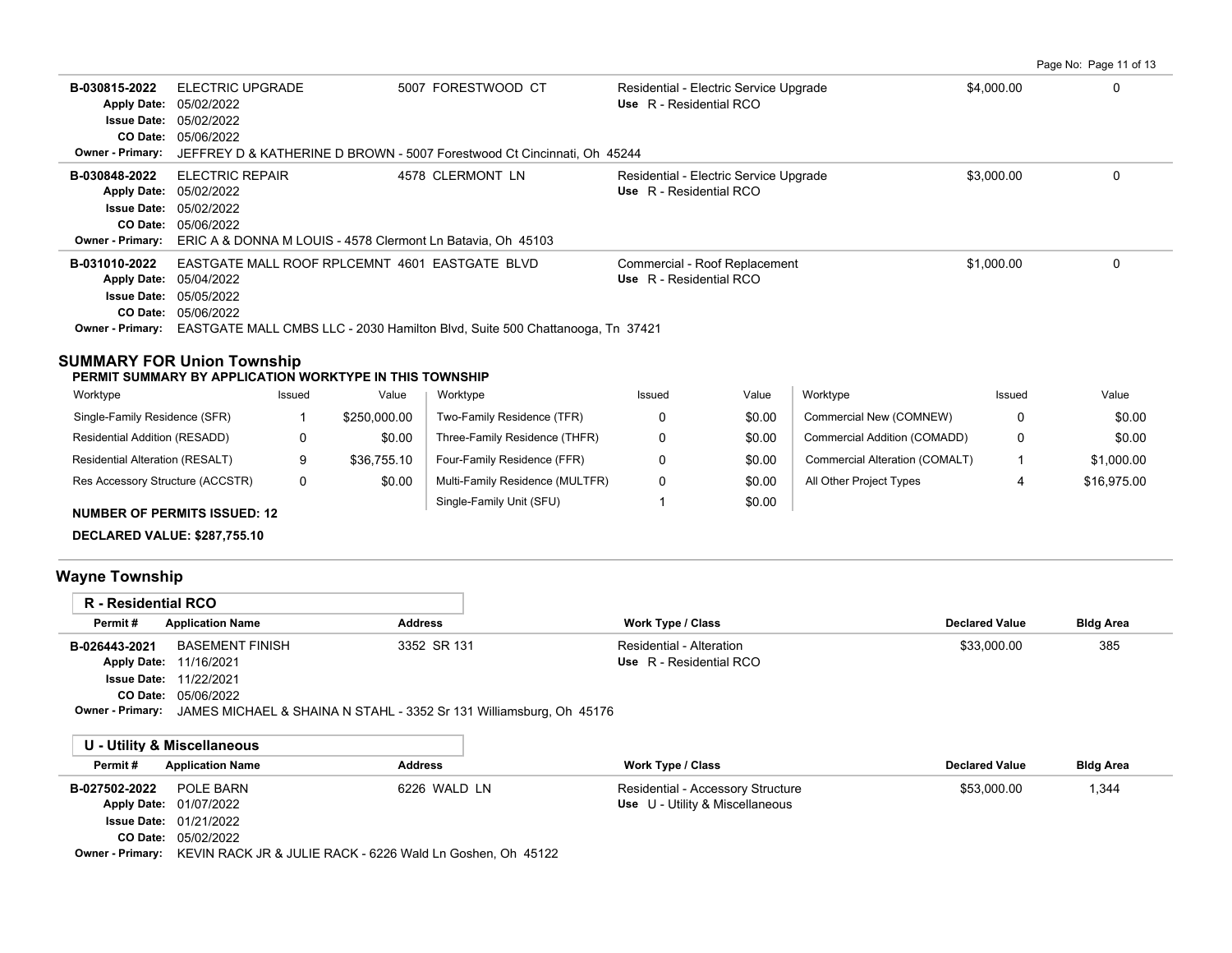# **SUMMARY FOR Wayne Township**

**PERMIT SUMMARY BY APPLICATION WORKTYPE IN THIS TOWNSHIP**

| Worktype                         | Issued | Value       | Worktype                        | Issued | Value  | Worktype                       | Issued | Value  |
|----------------------------------|--------|-------------|---------------------------------|--------|--------|--------------------------------|--------|--------|
| Single-Family Residence (SFR)    |        | \$0.00      | Two-Family Residence (TFR)      |        | \$0.00 | Commercial New (COMNEW)        | 0      | \$0.00 |
| Residential Addition (RESADD)    |        | \$0.00      | Three-Family Residence (THFR)   |        | \$0.00 | Commercial Addition (COMADD)   | 0      | \$0.00 |
| Residential Alteration (RESALT)  |        | \$33,000.00 | Four-Family Residence (FFR)     |        | \$0.00 | Commercial Alteration (COMALT) | 0      | \$0.00 |
| Res Accessory Structure (ACCSTR) |        | \$53,000.00 | Multi-Family Residence (MULTFR) |        | \$0.00 | All Other Project Types        |        | \$0.00 |
|                                  |        |             | Single-Family Unit (SFU)        |        | \$0.00 |                                |        |        |

### **NUMBER OF PERMITS ISSUED: 2**

**DECLARED VALUE: \$86,000.00**

## **Williamsburg Village**

| <b>R</b> - Residential RCO |                                                                                    |                  |                                |                       |                  |
|----------------------------|------------------------------------------------------------------------------------|------------------|--------------------------------|-----------------------|------------------|
| Permit#                    | <b>Application Name</b>                                                            | <b>Address</b>   | <b>Work Type / Class</b>       | <b>Declared Value</b> | <b>Bldg Area</b> |
| B-030014-2022              | <b>HVAC REPLACEMENT</b>                                                            | 279 MULBERRY ALY | Residential - HVAC Replacement | \$4.995.00            |                  |
|                            | <b>Apply Date: 04/18/2022</b>                                                      |                  | Use R - Residential RCO        |                       |                  |
|                            | <b>Issue Date: 04/21/2022</b>                                                      |                  |                                |                       |                  |
|                            | CO Date: 05/02/2022                                                                |                  |                                |                       |                  |
|                            | Owner - Primary: RICK G & PATRICIA E GIVEN - 28 Wagon Wheel Cir Sardinia, Oh 45171 |                  |                                |                       |                  |

### **SUMMARY FOR Williamsburg Village**

#### **PERMIT SUMMARY BY APPLICATION WORKTYPE IN THIS TOWNSHIP**

| Worktype                         | Issued | Value      | Worktype                        | Issued | Value  | Worktype                       | Issued | Value      |
|----------------------------------|--------|------------|---------------------------------|--------|--------|--------------------------------|--------|------------|
| Single-Family Residence (SFR)    | 0      | \$0.00     | Two-Family Residence (TFR)      |        | \$0.00 | Commercial New (COMNEW)        |        | \$0.00     |
| Residential Addition (RESADD)    | 0      | \$0.00     | Three-Family Residence (THFR)   |        | \$0.00 | Commercial Addition (COMADD)   |        | \$0.00     |
| Residential Alteration (RESALT)  |        | \$4.995.00 | Four-Family Residence (FFR)     |        | \$0.00 | Commercial Alteration (COMALT) |        | \$0.00     |
| Res Accessory Structure (ACCSTR) | 0      | \$0.00     | Multi-Family Residence (MULTFR) |        | \$0.00 | All Other Project Types        |        | \$4,995.00 |
|                                  |        |            | Single-Family Unit (SFU)        |        | \$0.00 |                                |        |            |

### **NUMBER OF PERMITS ISSUED: 1**

**DECLARED VALUE: \$4,995.00**

### **Summary For CLERMONT COUNTY PERMIT SUMMARY BY APPLICATION WORKTYPE IN THIS COUNTY**

| Worktype                         | Issued | Value          | Worktype                        | Issued | Value  | Worktype                       | Issued | Value        |
|----------------------------------|--------|----------------|---------------------------------|--------|--------|--------------------------------|--------|--------------|
| Single-Family Residence (SFR)    |        | \$1,908,634.00 | Two-Family Residence (TFR)      |        | \$0.00 | Commercial New (COMNEW)        |        | \$0.00       |
| Residential Addition (RESADD)    |        | \$114.621.00   | Three-Family Residence (THFR)   |        | \$0.00 | Commercial Addition (COMADD)   |        | \$900,000.00 |
| Residential Alteration (RESALT)  | 24     | \$222.995.20   | Four-Family Residence (FFR)     |        | \$0.00 | Commercial Alteration (COMALT) |        | \$336,687.70 |
| Res Accessory Structure (ACCSTR) |        | \$161,000.00   | Multi-Family Residence (MULTFR) |        | \$0.00 | All Other Project Types        | 16     | \$280,824.00 |
|                                  |        |                | Single-Family Unit (SFU)        |        | \$0.00 |                                |        |              |

**NUMBER OF PERMITS ISSUED: 50**

**DECLARED VALUE: \$3,653,937.90**